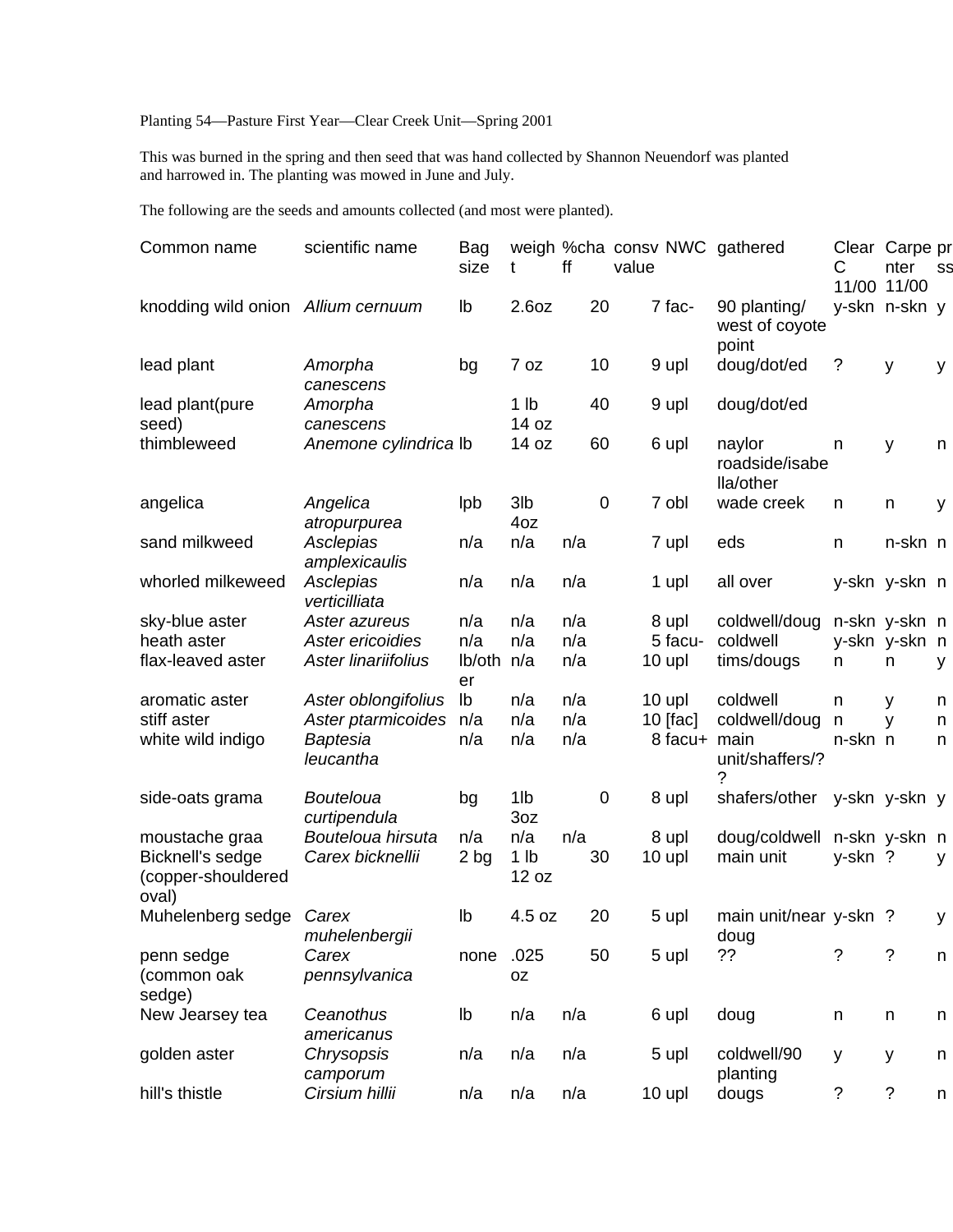| false toadflax                       | Comandra<br>umbellata                               | none              | .5 oz                         | 50         |             | 7 facu               | main<br>knobs/hook                     | ?       | $\tilde{?}$        | n |
|--------------------------------------|-----------------------------------------------------|-------------------|-------------------------------|------------|-------------|----------------------|----------------------------------------|---------|--------------------|---|
| prairie coreopsis                    | Coreopsis palmata                                   | lb                | 6 oz                          | 40         |             | 6 upl                | west of<br>doug/doug                   | ?       | y                  | у |
| tall coreopsis                       | Coreopsis tripteris                                 | bpb               | 4 lb                          | 50         |             | 5 fac                | 96 Ease<br>heinkel<br>planting/south   | n       | n                  | У |
|                                      |                                                     |                   |                               |            |             |                      | of Sally's                             |         |                    |   |
| slender sand sedge                   | Cyperus filiculmis                                  | lb                | .075<br>0Z                    | 10         |             | 5 facu-              | heinkel/sally                          | ?       | $\tilde{?}$        | n |
| white prairie clover                 | Dalea candidum                                      | lb                | 1 <sub>lb</sub><br>2oz        |            | $\mathbf 0$ | 9 upl                | sand ridge                             | n       | n                  | у |
| purple prairie clover                | Dalea purpureum                                     | <b>lpb</b>        | 3 lb 4<br>0Z                  | 20         |             | 9 upl                | shaffers/91<br>planting                | n       | y                  | У |
| Illinois tick trefoil                | Desmodium<br>illinoense                             | bg                | 1 lb3<br><b>OZ</b>            | 10         |             | 6 upl                | main unit/hook n-skn n-skn y<br>larson |         |                    |   |
| shooting star                        | Dodecatheon<br>meadia                               | n/a               | n/a                           | n/a        |             | 6 facu               | dot/doug/??                            | ?       | ?                  | n |
| purple coneflower                    | Echinacea pallida                                   | lawnb 20 lb<br>ag | +                             | 50         |             | 8 upl                | dot/90<br>planting/clear<br>creek/hook |         | y-skn y-skn y      |   |
| canada wild rye                      | Elymus canadensis bpb                               |                   | 7lb <sub>2</sub><br>0Z        | 30         |             | 4 fac-               | naylor road                            | ?       | y-skn y            |   |
| rattlesnake master                   | Eryngium<br>yuccifolium                             | bpb               | 10 <sub>lb</sub><br>12 oz     | 60         |             | 9 fac+               | main unit                              | n       | n                  | у |
| flowering spurge                     | Euphorbia corollata mb                              |                   | 1lb <sub>8</sub><br><b>OZ</b> | 10         |             | 2 upl                | no name/trash y-skn y                  |         |                    | y |
| prairie smoke<br>naked sunflower     | Geum triflorum<br><b>Helianthus</b><br>occidentalis | n/a<br>bpb        | n/a<br>2 lb 4<br><b>OZ</b>    | n/a<br>50  |             | 10 [upl]<br>10 facu- | doug<br>heinkel/hook/? n               |         | n-skn n-skn n<br>n | у |
| allum root                           | Heuchera<br>richardsonii                            | n/a               | n/a                           | n/a        |             | 8 fac-               | kittentail knob n                      |         | n                  | n |
| long-leaved bluets                   | Houstonia longifolia ziploc 3.8 oz                  | k                 |                               | 30         |             | 10 upl               | dots/no name n                         |         | n                  | у |
| june grass                           | Koeleria cristata                                   | ĸ                 | ziploc 1.5 oz                 | 10         |             | 7 upl                | sally                                  | n-skn n |                    | у |
| dwarf dandelion<br>false boneset     | Krigia virginica<br>Kuhnia                          | lb<br>n/a         | n/a<br>n/a                    | n/a<br>n/a |             | 6 upl<br>6 upl       | doug<br>dot                            | ?       | n-skn n-skn y<br>? | у |
| round-headed bush<br>clover          | eupatorioides<br>Lespedeza capitata barrel 20+      |                   |                               | 70         |             | 4 facu               | heinkel                                | ?       | y                  | у |
| rough blazing star                   | Liatris aspera                                      | bpb               | 7 lb 7<br>0Z                  | 70         |             | 6 upl                | hook/clear<br>creek/tims/tras<br>h     | y-skn y |                    | n |
| grooved yellow flax<br>hoary puccoon | Linum sulcatum<br>Lithospermum                      | lb<br>lb          | n/a<br>n/a                    | n/a<br>n/a |             | 8 upl<br>8 upl       | dot/doug<br>??                         | ?       | n-skn n-skn n<br>? | n |
|                                      | canescens                                           |                   |                               |            |             |                      |                                        |         |                    |   |
| fringed puccoon                      | Lithospermum<br>incisum                             | lb                | n/a                           | n/a        |             | 8 upl                | shaffers/roads?<br>ide/main unit       |         | y-skn n            |   |
| pale spiked lobelia                  | Lobelia spicata                                     | lb                | 2.5 oz                        | 95         |             | 6 fac                | near kittentail<br>knob                | n       | n-skn n            |   |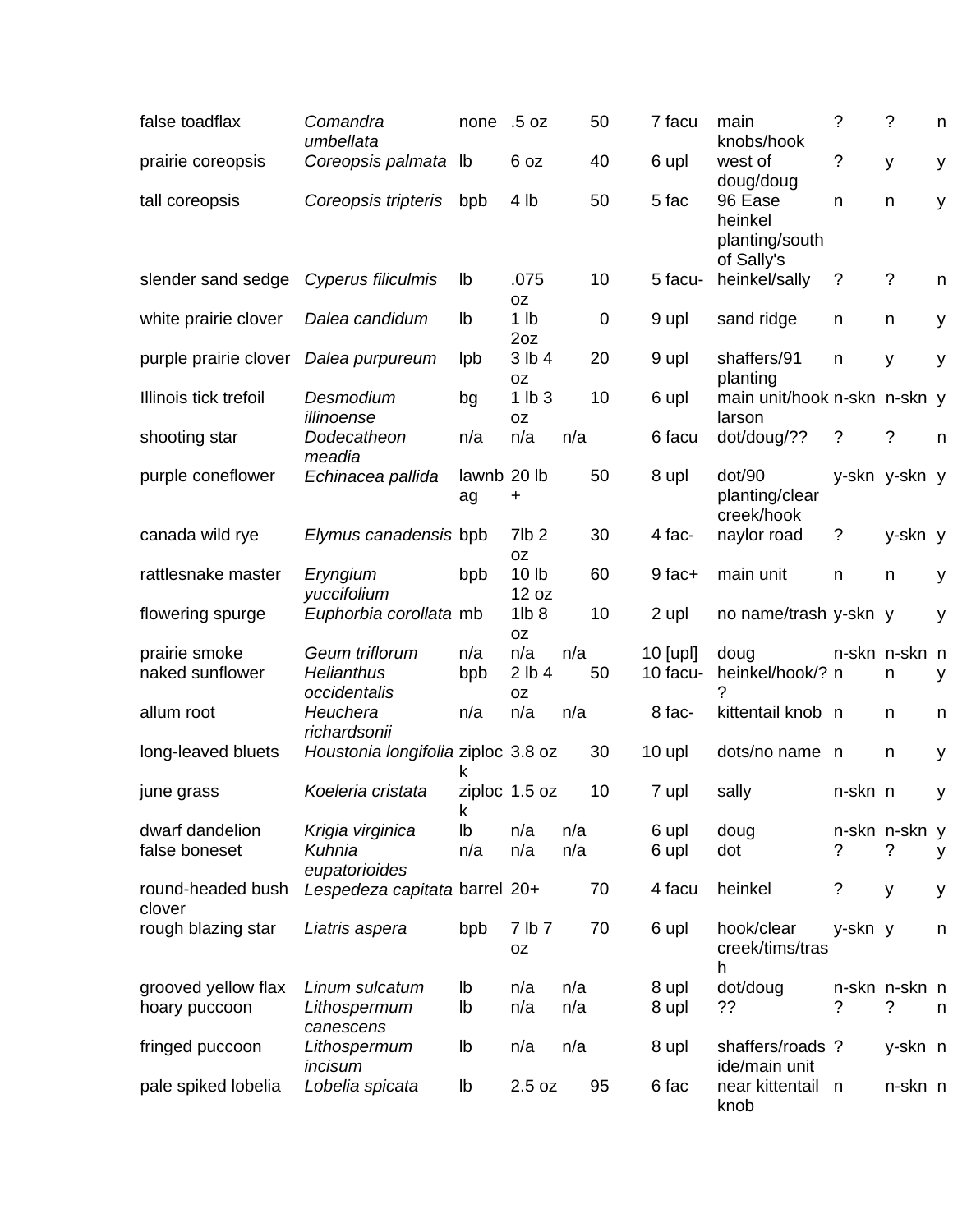| lance leaved loose<br>strife   | Lysimachia<br>lanceolata                  | n/a   | n/a                      | n/a |                  | 7 fac         | clear creek                                         | y           | n-skn n        |   |
|--------------------------------|-------------------------------------------|-------|--------------------------|-----|------------------|---------------|-----------------------------------------------------|-------------|----------------|---|
| horse mint                     | Monarda punctata                          | bpb   | 3 lb 1<br><b>OZ</b>      |     | 60               | 5 upl         | new<br>barn/oldbarn                                 | n           | n              | у |
| voilet wood sorrel             | Oxalis violacea                           | n/a   | n/a                      | n/a |                  | 9 upl         | dot/trash/other?                                    |             | ?              | n |
| Scribners panic<br>grass       | Panicum oliganthes none<br>scribneria     |       | 3 oz                     |     | 50               | 4 [facu]      | doug/main<br>knobs/??                               | у           | У              | у |
| wild quinine                   | Parthenium<br>intergrifolium              | bpb   | 6 lb 8<br>0Z             |     | 60               | 8 upl         | hook/doug                                           | n           | n              | у |
| hairy lens grass               | Paspalum<br>ciliatifolium<br>muhlenbergii | bg    | 5oz                      |     | 30               | 6 upl         | clear<br>creek/main<br>unit                         | у           | У              | у |
| foxglove beard<br>tongue       | Penstemon digitalis bpb                   |       | 3lb <sub>2</sub><br>0Z   |     | 60               | 4 fac-        | coneflower/90 n<br>planting                         |             | n              | у |
| purple milkwort                | Polygala polygama lb                      |       | n/a                      | n/a |                  | 9 facu-       | no name/main n-skn n-skn n<br>unit/dot              |             |                |   |
| field milkwort                 | Polygala sanguinea lb                     |       | n/a                      | n/a |                  | 6 facu        | clear creek/<br>main unit                           |             | y-skn n-skn n  |   |
| slender knotweed               | Polygonum tenue                           | none  | .5 oz                    |     | 50               | 7 upl         | no name                                             | ?           | ?              | n |
| prairie cinquefoil             | Potentilla arguta                         | bpb   | 3 lb 8<br><b>OZ</b>      |     | 70               | 9 facu-       | main unit                                           | n           | У              | n |
| Virgina mountian<br>mint       | Pycnanthemum<br>virginianum               | bpb   | 4 lb 5<br>0Z             |     | 80               | 5 facw+ clear | creek/dots                                          | y-skn y     |                | у |
| grey coneflower                | Ratibita pinnata                          | bpb   | 7lb                      |     | 50               | 4 upl         | planting north<br>of doug                           | ?           | У              | n |
| grey coneflower<br>(pure seed) | Ratibita pinnata                          | Ib    | 4 oz                     |     | $\boldsymbol{0}$ | 4 upl         |                                                     | $\tilde{?}$ | y              | у |
| pasture rose                   | Rosa carolina                             | Ib    | 1 lb8<br><b>OZ</b>       |     | 20               | 5 facu-       | dot                                                 | y-skn y     |                | n |
| black-eyed susan               | Rudebeckia hirta                          | 2 bpb | 12 <sub>lb</sub><br>5 oz |     | 70               | 1 facu        | hotchkiss                                           | y-skn ?     |                | y |
| skull cap                      | Scutellaria parvula<br>versicolor?        | n/a   | n/a                      | n/a |                  | 7 facu        | trash/other                                         | ?           | ?              | n |
| rosinweed                      | Silphium<br>integrifolium                 | n/a   | n/a                      | n/a |                  | 5 upl         | 90<br>planting/south<br>of sallys                   |             | y-skn n-skn    |   |
| compass plant                  | Silphium lacinatum n/a                    |       | n/a                      | n/a |                  | 5 upl         | 90<br>planting/planti<br>ng west of<br>coyote point |             | y-skn n-skn    |   |
| cup plant                      | Silphium<br>perfolaitum                   | n/a   | n/a                      | n/a |                  | 5 facw-       | clear creek                                         | y           | n-skn          |   |
| prairie dock                   | Silphium<br>terebinthinaceum              | n/a   | n/a                      | n/a |                  | 5 facu        | Ashton rr                                           | n           | n-skn          |   |
| blue-eyed grass                | Sisrinchium<br>albidum                    | none  | 1.5 oz                   |     | 80               | 7 fu          | main unit                                           |             | n-skn n-skn n  |   |
| grass-leaved<br>goldenrod      | Solidago<br>graminifolia                  | n/a   | n/a                      | n/a |                  |               | 3 facw- clear creek                                 |             | y-skn y-skn n/ |   |
| old field goldenrod            | Solidago nemorais n/a                     |       | n/a                      | n/a |                  | 4 upl         | trash/coldwell/ y-skn y-skn y/l<br>??               |             |                |   |
| stiff goldenrod                | Solidago rigida                           | bpb   | 8 lb 3                   |     | 80               | 4 facu-       | 90 planting                                         |             | y-skn y-skn y  |   |